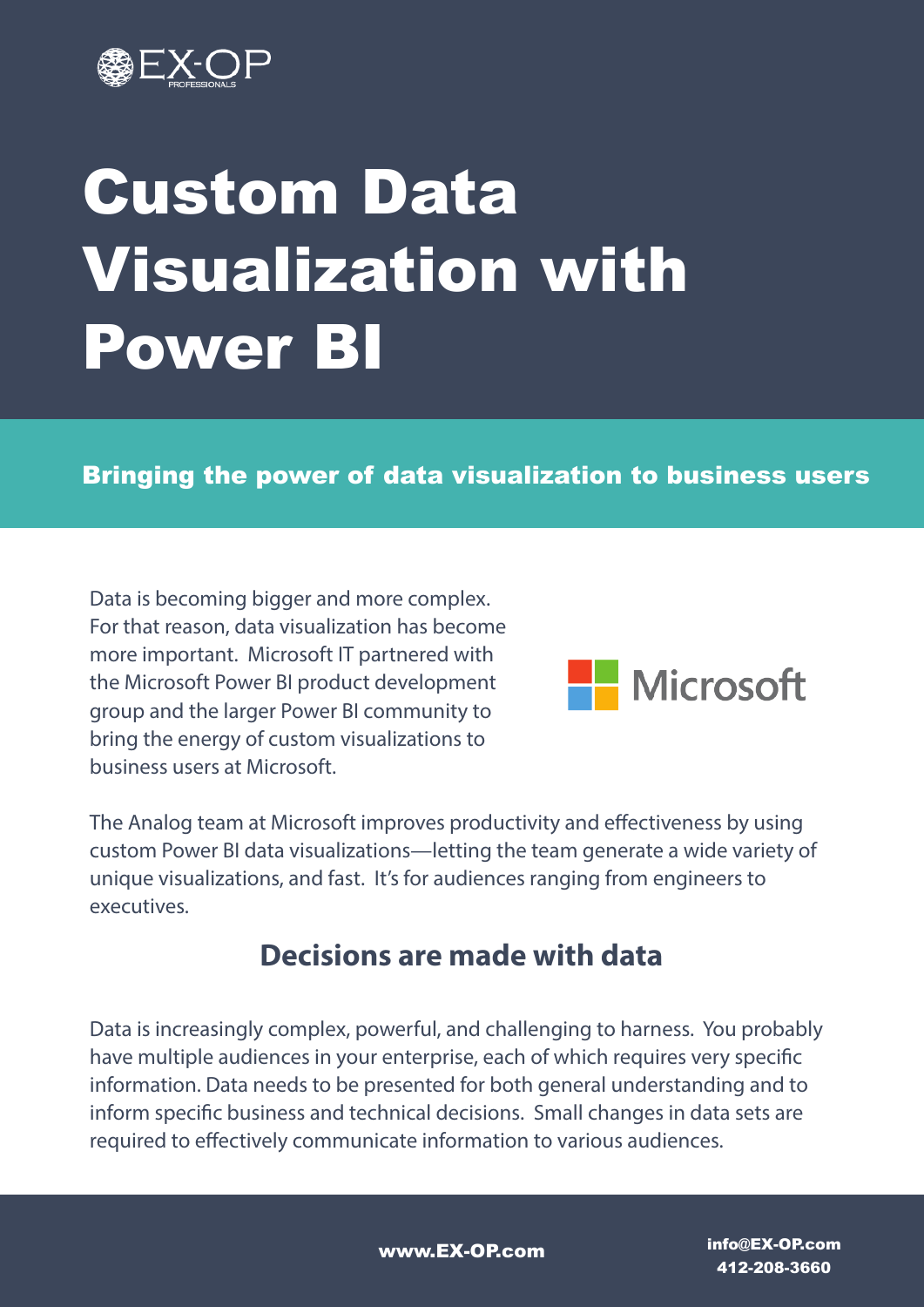

Historically, business teams have relied upon customized reporting systems made by data science specialists. Not surprisingly, these systems are expensive and time-consuming. Changes usually require formal software development cycles that last months. That makes it hard for business to keep up.

The Microsoft Analog Team was asked to bring self-service BI tools to users internal to Microsoft. They used Power BI as a reporting platform so that internal teams could quickly analyze their own business data and produce their own reports and dashboards. Then, the whole community became eager to use Power BI custom visualizations.

# **Bringing data visualization to business users**

Microsoft saw the potential of Power BI as a powerful and extensible business analytics platform. Analysts can easily build and publish rich Power BI reports that unlock new business data insights. Business users can easily discover deeper understanding of the data that matters to them in their job. That means users can quickly generate their own powerful analytics. Power BI tools are richer, so that the reports generated are also richer and more full-featured. Rapid iteration is supported—users can quickly make changes themselves. Three-month development cycles are a thing of the past.

# **Custom visualizations and community**

Using the strength of community, Microsoft saw a way to partner to make Power BI even more powerful. Power BI was enriched with the excitement and impact of custom visuals. Because data visualization is now such a core user experience, Microsoft wanted to greatly expand the visual experience beyond proprietary choices.

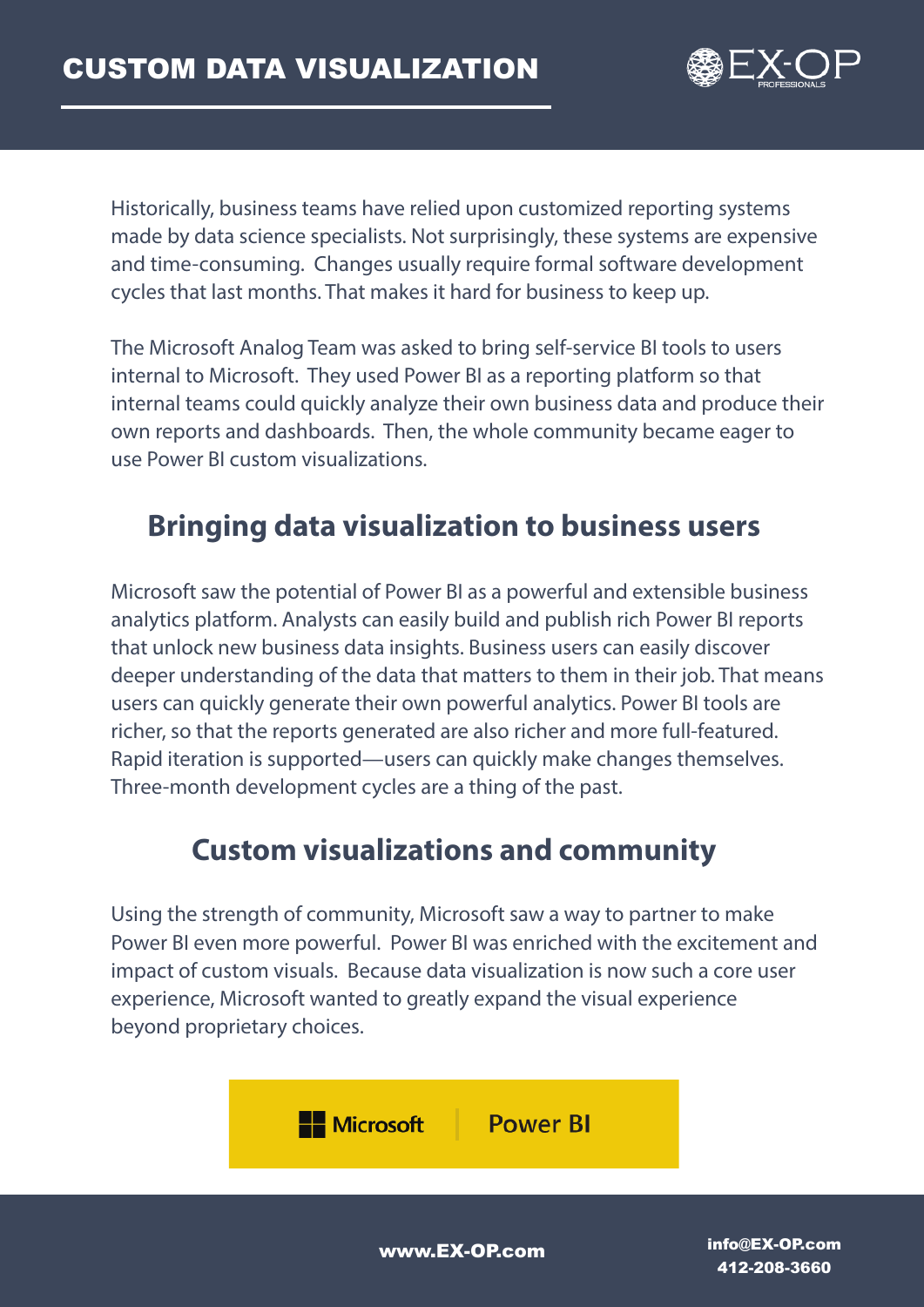

Microsoft created an open, standards-based Power BI custom visuals gallery. GitHub hosted the source code, available for anyone to freely use and contribute to if desired. Microsoft develops on the same GitHub repository, so anyone can keep current on the Microsoft codebase.

Users can interact with the gallery in different ways. One option is to quickly access and download visuals from the gallery. At publication time, there were over 40 visuals in the gallery available for download. The Power BI team works with the community to add a new custom visual to the gallery each week. Alternatively, users can build their own custom visuals by either starting from scratch or by using a visual from the gallery as a template.



The gallery's visuals are built on common Internet standards and use open-source libraries like D3.js. Using Power BI developer tools, the Power BI user community can code, test, and package new visuals to add to the gallery. To expand the gallery, Microsoft solicited ideas from the public through a competition. In four weeks, dozens of visuals were submitted, doubling the number of visuals available for anyone to download. The gallery continues to grow.

The available source code and visuals gallery means that Power BI can be extended with existing visuals, visuals from outside a company, or visuals built and customized to specifications. Business users can quickly build their own visuals. The public nature of the Power BI custom visuals creates new ways for business teams to operate, as they can now engage a vendor to build custom visuals.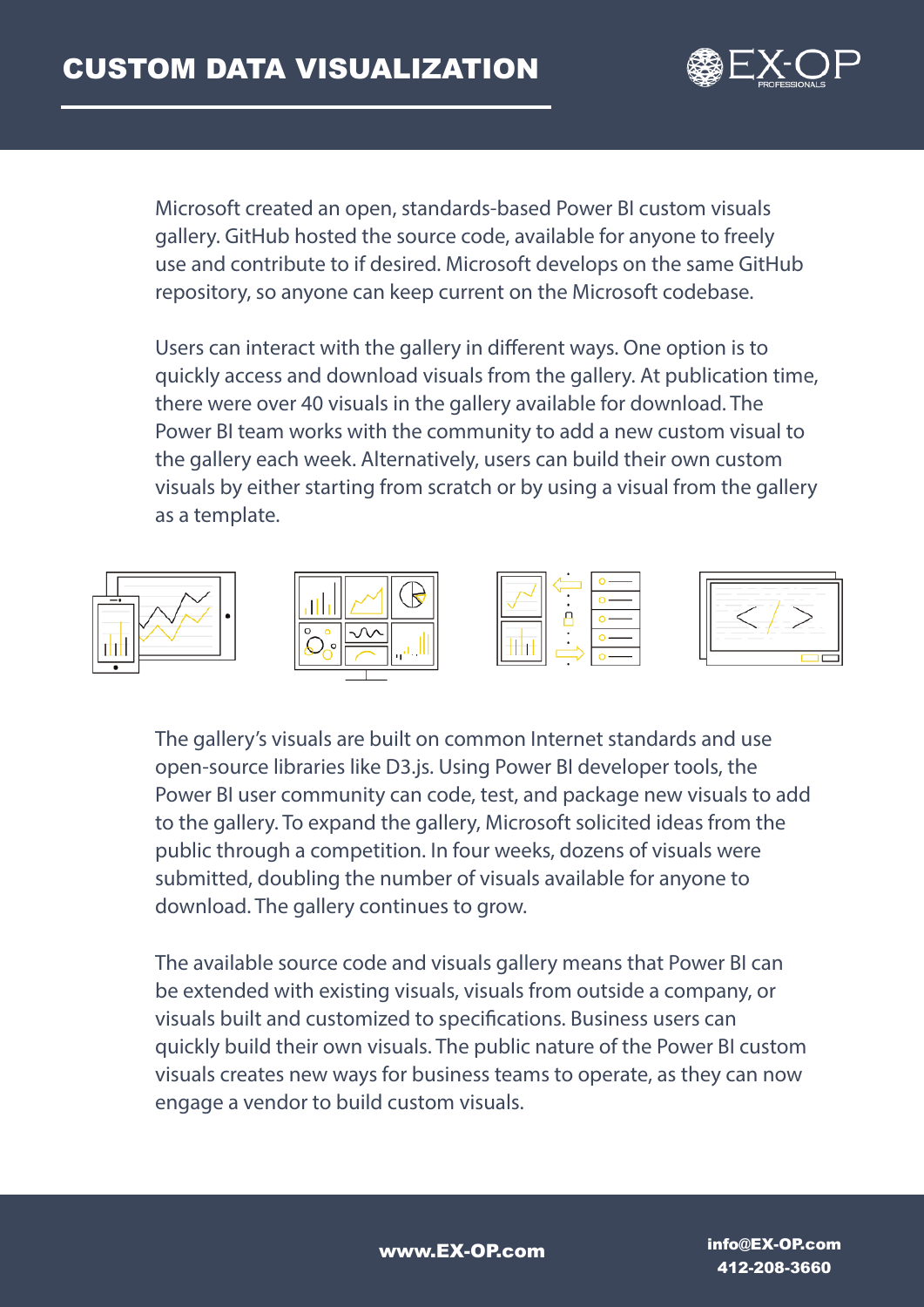

# **Profile: The Analog team**

The Microsoft Analog team makes computing more personal. It studies how humans interact with platforms and products that don't involve a traditional keyboard, mouse, or monitor. Think HoloLens, the Windows Hello biometric security system, or Cortana, the Windows speech platform. The team is immersed in specialties such as display technologies and light science. Importantly, team members are not data scientists, and they don't specialize in business analytics.

The team monitors the worldwide Windows Hello experience, where a user logs on to Windows 10 using facial recognition, a fingerprint, or iris recognition. Microsoft is keen to understand user behavior around these new ways to interact with a computer. Windows Hello data, surfaced through a Power BI data pipeline, helps the Analog team understand user behavior and product engagement. The data crosses a wide variety of geographies and markets.

Powerful custom visualizations let Analog engineers make more informed decisions based on how people are actually using products in the field. It also provides sophisticated data to executives on an ongoing basis to help guide business management decisions. Power BI and custom visualizations let the Analog team make their business management and engineering team decisions more quickly. This makes the team more productive, effective, and efficient.

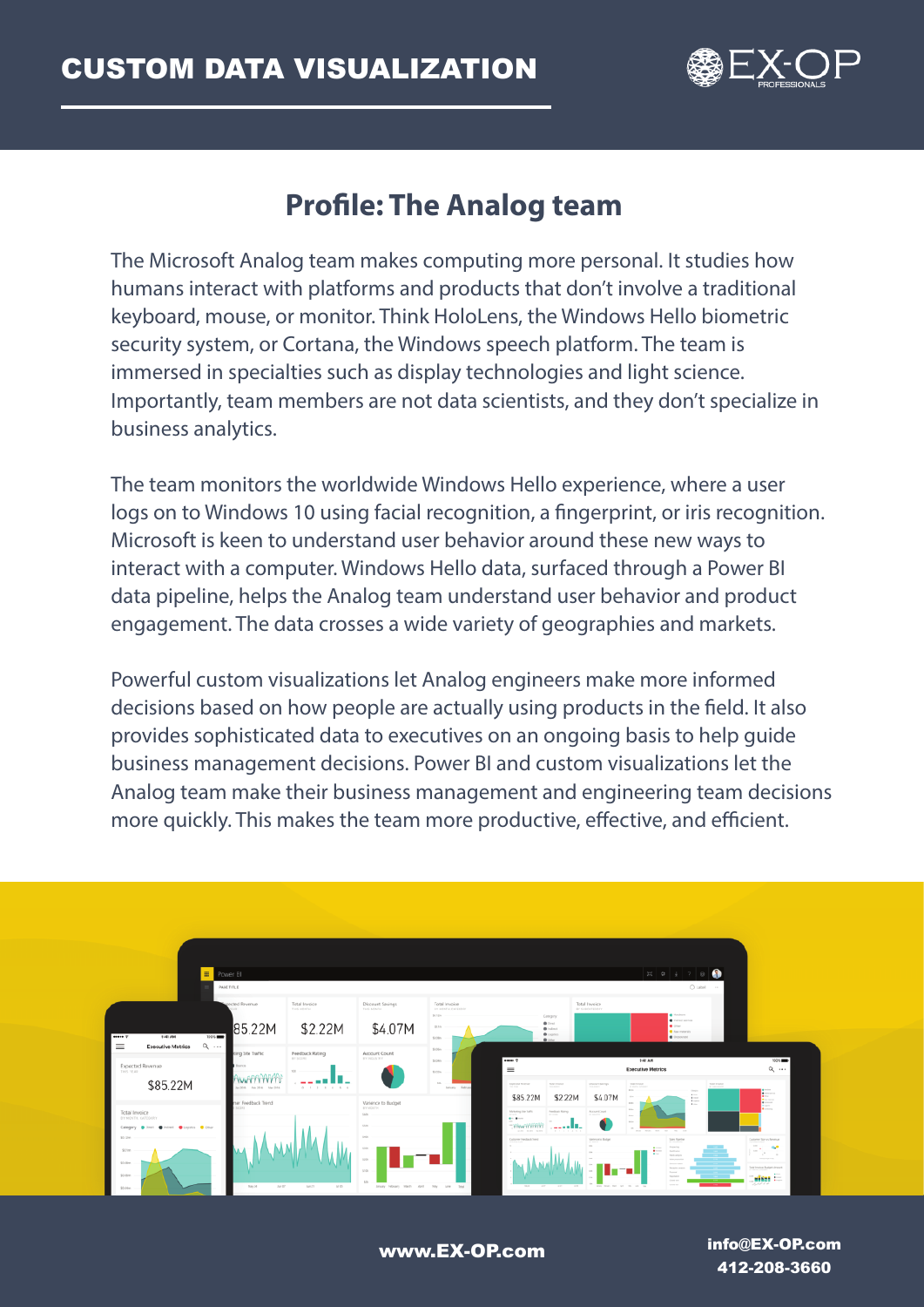

### **Rich dashboards come at a cost**

Before the transition to Power BI, business analytics reporting for the Analog team used proprietary dashboard websites built with ASP.net. The dashboards used technologies such as JavaScript, custom HTML, and D3.js. The Analog team invested significant resources—as many as five data science specialists to maintain this rich data and reporting dashboard. The system was very powerful and provided deeply engaging visualizations and dashboards. However, it was also time-consuming and expensive to maintain.

Analysts and engineers wanted to dig deep into analytics data and act on it quickly, but their productivity was hindered. Data sets were not efficiently linked and cross-filtered. Any changes to reports or dashboards, even if minor, took weeks to implement, and required formal development cycles. The bottleneck meant that engineers ultimately stopped coming to the business analytics team to ask questions.

## **Powerful democratized data**

Power BI was made immediately available to all Analog team members. This increased the number of people with access to powerful business analytics and reporting capabilities by a factor of six. Where there was once a subset of five data experts who could manage business analytics, now there are as many as 30. The bottleneck of queued dashboard requests and reporting changes simply no longer exists, and users can freely filter and manipulate their data sets to their own specifications. Team members can produce and quickly modify unique data visualizations that are discussed by the Analog leadership team twice a week. Custom dashboards can be developed in days, end to end.

Where the Analog team might run into limitations on reporting, creating custom visualizations allow the business to stretch those limitations.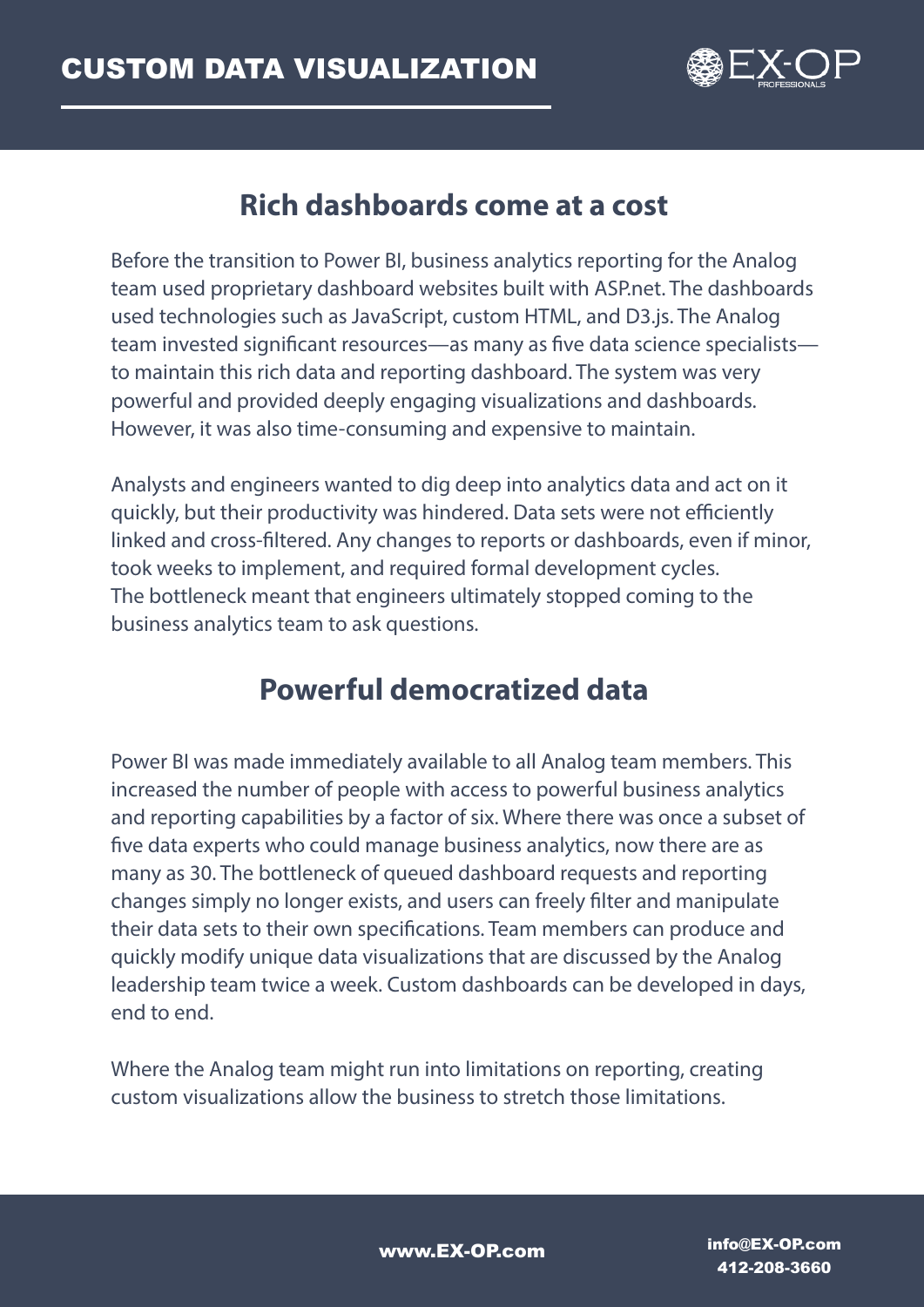

One of the most powerful results of Power BI in the Analog team has been the level of engagement by engineers and engineering managers, and the quality of questions that are asked. "How many?" is now answered by Power BI users themselves. The closed loop of the self-service model means that problems can be addressed faster, because another data team does not have to be involved. Requests now dive deeply into the processing models behind the data. In other words, "How do I get these data points and structure them in a way that they can be queried?"

Below are two examples of how custom data visualizations have been created to serve both executive and engineering audiences in the Analog team.

#### **Sankey bar chart.**

The Sankey bar chart creates a simplified representation of a visual decision flow process, showing both progression and drop-off points. When the Analog team is trying to associate a user action and the drop-off point, knowing exactly where to focus the effort to improve what's being measured is critically important.



The Analog team tested a group of internal Microsoft users and studied the Windows Hello face detection and spoof detection algorithms on an experimental version of the software. They then compared the data with another group of internal Microsoft users, and their real-world use of Windows Hello. The chart helps the team make better product design decisions, and lets them tune facial detection and spoof detection algorithms, before being released to internal users for feedback. These help us see the impact of changes across the real-world population.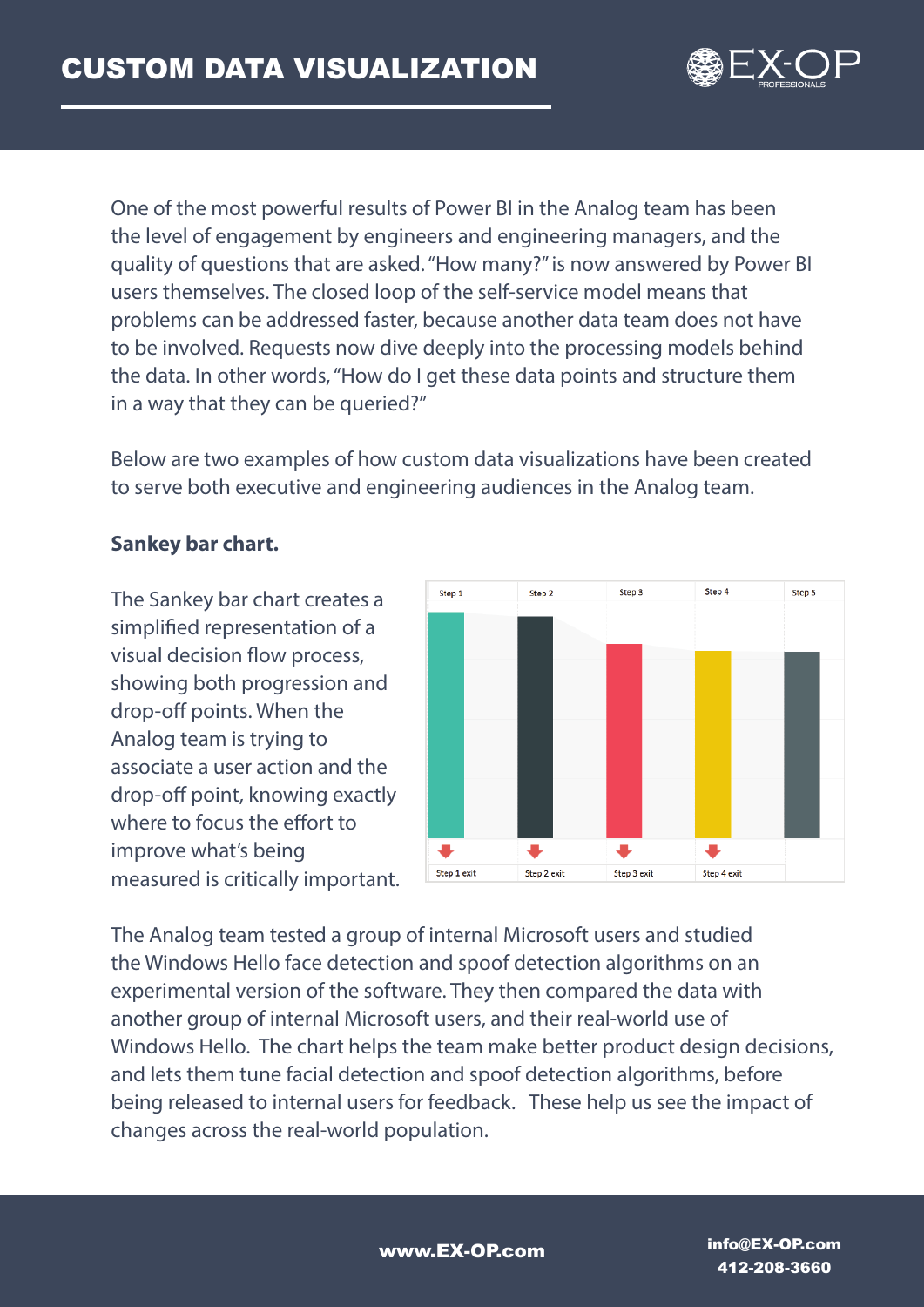

#### **Box and whisker plot.**

The box and whisker plot shows outliers, clusters of data points, and varying volumes of data points between series—all potentially compelling information that can get lost within summary statistics. It allows you to break summary data down and see a number of different data points or outliers within a data series, like mean, median, and top and bottom 5th percentiles.



Here's a practical application. Let's say the Analog team wants to analyze summary statistics on Windows Hello sign-on times. For a group of 1,000 people, the average sign-on time might be two seconds. That number meets the goal, but perhaps ten of those users took longer than ten seconds to sign on using Hello. Engineers want to follow up on that data, which might reveal a problem for a significant number of users. If you were only looking at the average number, those ten users might not stand out.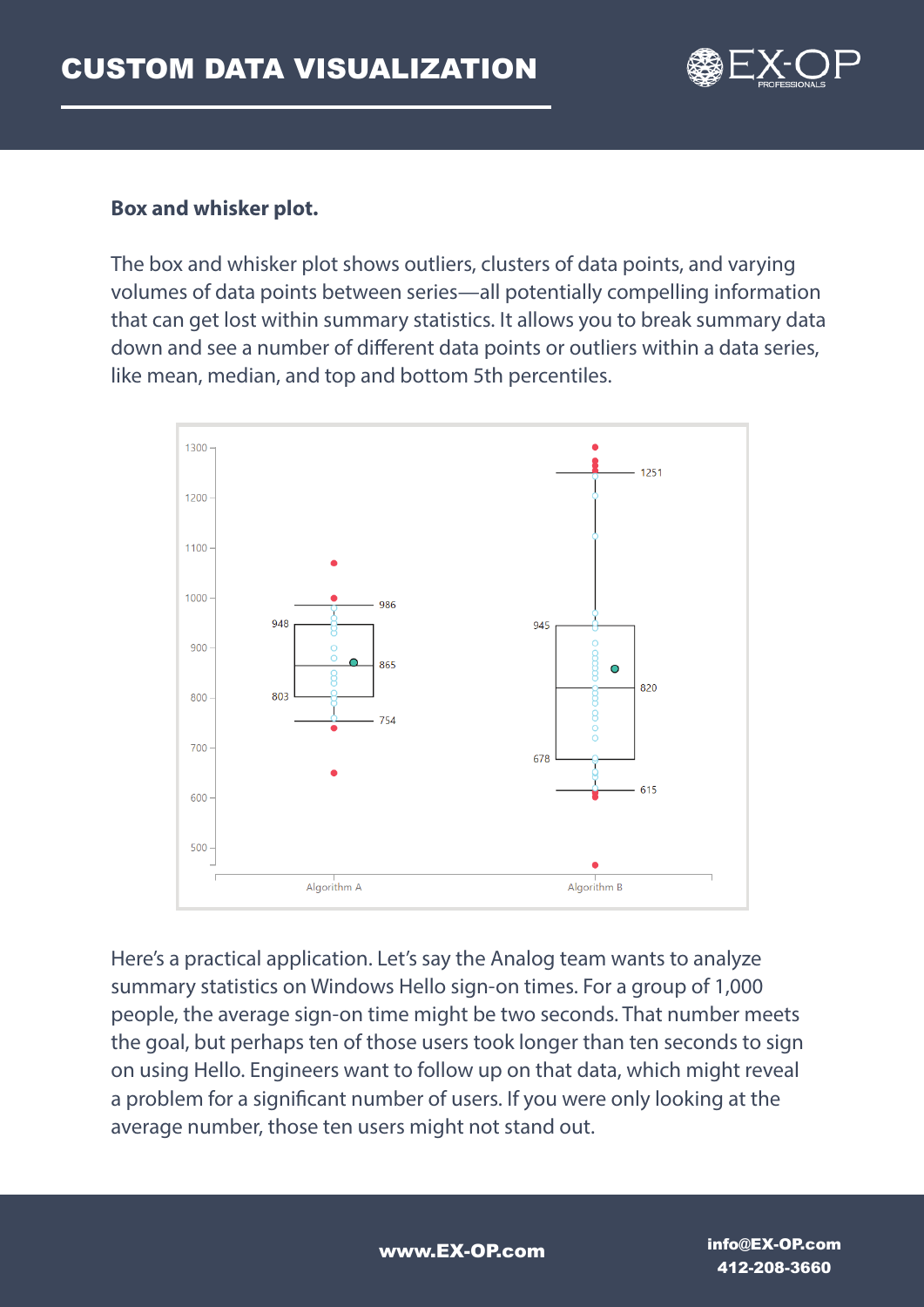

In another example, shown in the graphic on the previous page, the Analog team uses the box and whisker plot to help determine experience, code, and feature quality. They are measuring the latency of a set of operations in the Windows Hello feature, and comparing the algorithm in an A/B test.

In this case, the visualization really shines through. A standard bar chart expressing the average would show 859 milliseconds and 871 milliseconds. This would tell you that the new algorithm is, on average, slightly faster. The box and whisker plot instead shows that a group of devices is taking over 1,251 milliseconds, and are outliers. This indicates that there may be a bug or an issue with the algorithm under certain conditions that needs to be investigated before committing to the new algorithm change.

Today, the Analog team is using Power BI for descriptive analytics. Data drives business direction and investment decisions, such as the priority of new features and bug fixes, and ways to increase user satisfaction.

Going forward, the team wants to use Power BI to generate predictive analytics that will shape the direction of their business. Predictive analytics uses a variety of statistical, modeling, data mining, and machine learning techniques to study recent and historical data, allowing analysts to forecast what might happen in the future.

# **Evolving roles of data scientists**

The role of data scientists on the Analog team continues to evolve. Because Power BI is largely self-service, engineering managers and group leaders have business analytics power in their own hands. This frees data scientists for other activities. Data scientists can now address higher-level data quality issues and forward-looking investments, such as predictive analytics. Data scientists can also help more engineering and feature teams with their work.